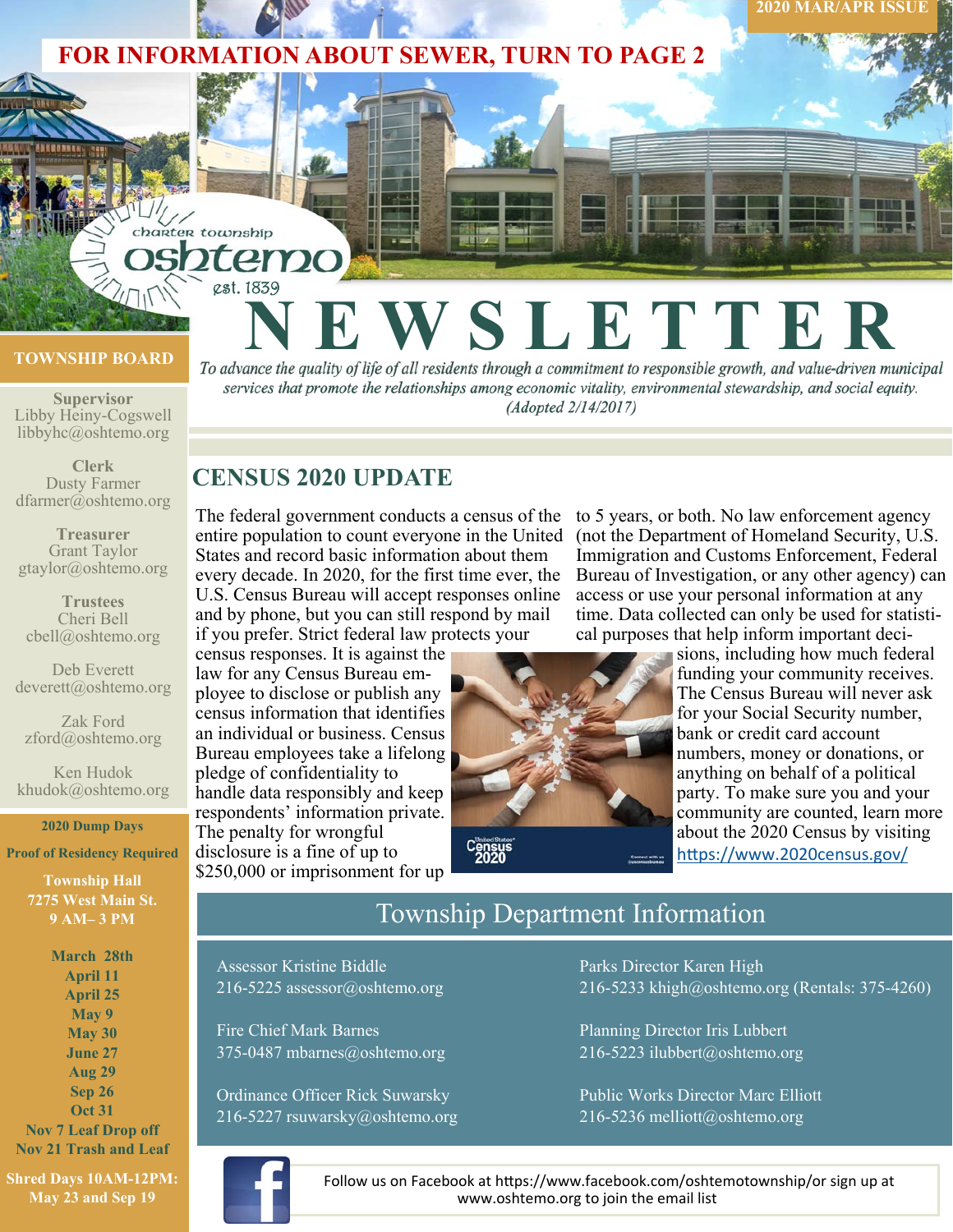### From Clerk Dusty Farmer—

As the Certified Election Administrator in Oshtemo, along with my fantastic Election Specialist Amanda McMillon and Elections Assistant Cheryl Moeslein, we are proud to announce that we registered 653 voters since Jan 1, 2020, 74 of those on Election Day. We processed over 2500 absentee ballots on Election Day, and over 3300 ballots at the polls.

**The status of the May election is currently under review, and the directive from the Secretary of State is to have a fully absentee ballot election, with no polls open. If the entities with items on the ballot choose to move their questions to August, then we will not have a May election at all. To sign up on the permanent absentee voting list, please call 216-5224, or email clerk@oshtemo.org or sign up through our website.** 

 There is another important deadline before that date. April 21, 2020 is the deadline for potential Township Board candidates to file for the August Primary Election. With the office currently closed to the public, I want to make sure people know that we are still open by appointment, and candidate paperwork can also be left in the drop box, which is checked multiple times per day. Most of our staff is working remotely, but I am still in the office each day to maintain operations. If you have any questions, please call us at 269-216-5224.

From Treasurer Grant Taylor—

With my first year as Treasurer now complete, I take pride in looking back at the achievements of my office. We have taken each new task head-on and focused on serving the people of Oshtemo. Our success in operating and collecting the tax roll for the Township is a good example of that service. I am excited to have a full tax season behind me when I settle the tax roll with the County in March.

 I look forward to the challenge of creating a process for tracking sewer mortgages through our software program. This will allow residents to take advantage of the low interest financing offered by the Township. It is the duty of the Township Board to help accommodate the needs of our citizens when faced with the large costs for sewer, and I am ready to work hard to assist residents.

 I will be attending my third and final year of Treasurer's Institute this April. After being elected by my peers last year, I am energized to serve as the President of my graduating class. I am also excited to receive my municipal Treasurer's certification (MiCPT), which is accredited through Michigan State University.



From Supervisor Heiny-Cogswell—

Have you been hearing about the big sewer improvements the Township is undertaking starting this year but aren't clear whether you are

impacted? I am devoting this column to the upcoming 2020 and 2021 sewer projects because of the need to correct inaccuracies on many social media sites. Please understand that the sewer projects will impact only a percentage of township property owners. These projects don't affect you if you are connected to public sewer, as that connection cost was either included in the price of your home when it was built, or you or a former owner paid for the cost of connection necessitated by septic tank failure or a mortgage lender requiring the connection.

 Lack of public sewers is not a new problem, but rather one that has grown over the decades. It is no longer prudent to delay action or to connect properties on a case by case basis because costly septic failures are occurring, and systems are aging and reaching the end of their useful life. Property owners as well as the township will save on costs by connecting entire neighborhoods. Neighborhoods involved in the 2020 and 2021 projects, with the exception of properties already connected to public sewer there, include for USDA Phase 1 2020-- Fairlane, Sunset/Meridian, West Main/North 7<sup>th</sup>, Beech, Whitegate, and Skyridge, and for USDA Phase 2 2021 vision-- Country Club Village, Westport (south of H Avenue), O'Park, South  $11<sup>th</sup>$  St, and West KL Ave.

 The Township began studying the developed neighborhoods, and whether there was a need for neighborhood sewer improvements beginning about 2011 following resident requests. Multiple elected boards spent time evaluating both the need and options in order to undertake such a huge project. All along the way information was publicly available to the community. Property owners within the project area are being informed of what is happening and why. The Township is working hard to develop this vital infrastructure utilizing the most cost effective construction solutions, while at the same time finding means to offer property owners the lowest cost loans to lessen the burden of connecting their property to the sewer line under a brand new road. Some of the actions taken (or considered) by the Township Board include:

- Securing USDA Rural Development Program funds. (The USDA reviews and audits all aspects of the project from inception to completion, from design to tracking financials.)
- Offering low interest rates based on the USDA rate plus 1%, rather than the national prime lending rate plus 1 or 2% as was past practice.
- Identifying residents who need assistance, in order to discuss other financial options.

For detailed information about the sewer projects go to the official township website at oshtemo.org where you will see a tab for SEWER EXPANSION. Under that tab is a wealth of information, including FAQs, funding, connection fees, payment options, and more.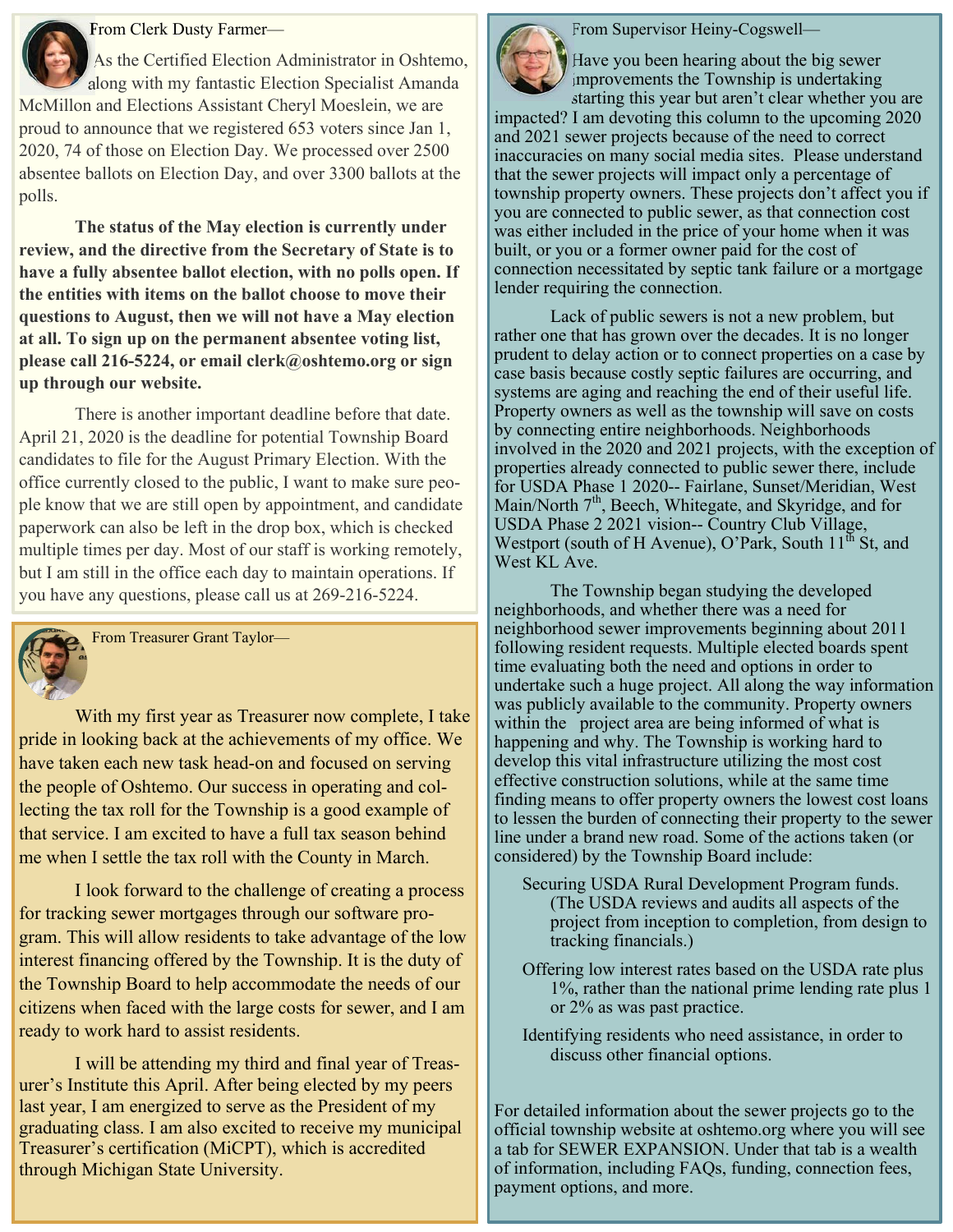# **Are you ready** for REAL ID?

**Need a safe place to exchange online purchases?** 



The Township Hall is safe and secure and open M-Thur 8am-5pm and Fri 8am-1pm

**Is Your Streetlight Out?** 

**Streetlight outages can be reported directly to Consumers Energy by calling: 800-477-5050** 

**CONNECT TO ROAD COMMISSION** OF KALAMAZOO COUNTY ALERTS



Here's what you need to do to get a REAL ID: When the Secretary of State returns to normal hours and operations, make and appointment and:

Bring your driver's license or state identification card

Bring your certified birth certificate, with a raised seal or stamp issued by a governmental agency; your valid, unexpired U.S. passport; or an approved citizenship or legal presence document. (Faxes and photocopies won't be accepted.)

If your name differs from what is on your birth certificate, bring certified documents for every time your name has changed, such as marriage licenses or court orders.

There's no additional fee to turn a license or state ID card into a standard REAL ID if it's done during your normal renewal time; otherwise a duplicate card fee of \$9 or \$10 will be charged.

For more information, visit Michigan.gov/RealID.

# Extending a giant *Thank You* to Oshtemo Friends of the Parks volunteers!

Volunteers are making our wonderful parks even better! They root out invasive vegetation, clear new trails, pick up litter, nurture our fledging rain gardens, plant native wildflowers, and host fun community events like 'Music in the Park'. We're pleased to announce that in 2019, over 300 volunteer hours were contributed to Oshtemo's parks. Please help us thank the following individuals and organizations for their hard work and generosity:

Amanda Bobalik Belinda Cygan Bill Hogan Boy Scout Troop 292 Bruce Dannenhauer Carolyn Kennedy Charlie Livingston Chris Lawson Cub Scout Pack 247 Dan Befus Daniel Lehto Dave Walch

Deb Beyer Denny Patzer Derek Nofz Eric Livingston Fleis & VanDenBrink staff Gina Jones Jeff Fleming Joe Novarra Kalamazoo Youth Advancement Academy Karen Halsted Kelly Burt Mary Ann Heffernan

Megan Osetek Pam & Mark Jackson Pam Sotherland Paul Sotherland Shari Wykrent Shelley Metz Starr Waldron Tomme Maile



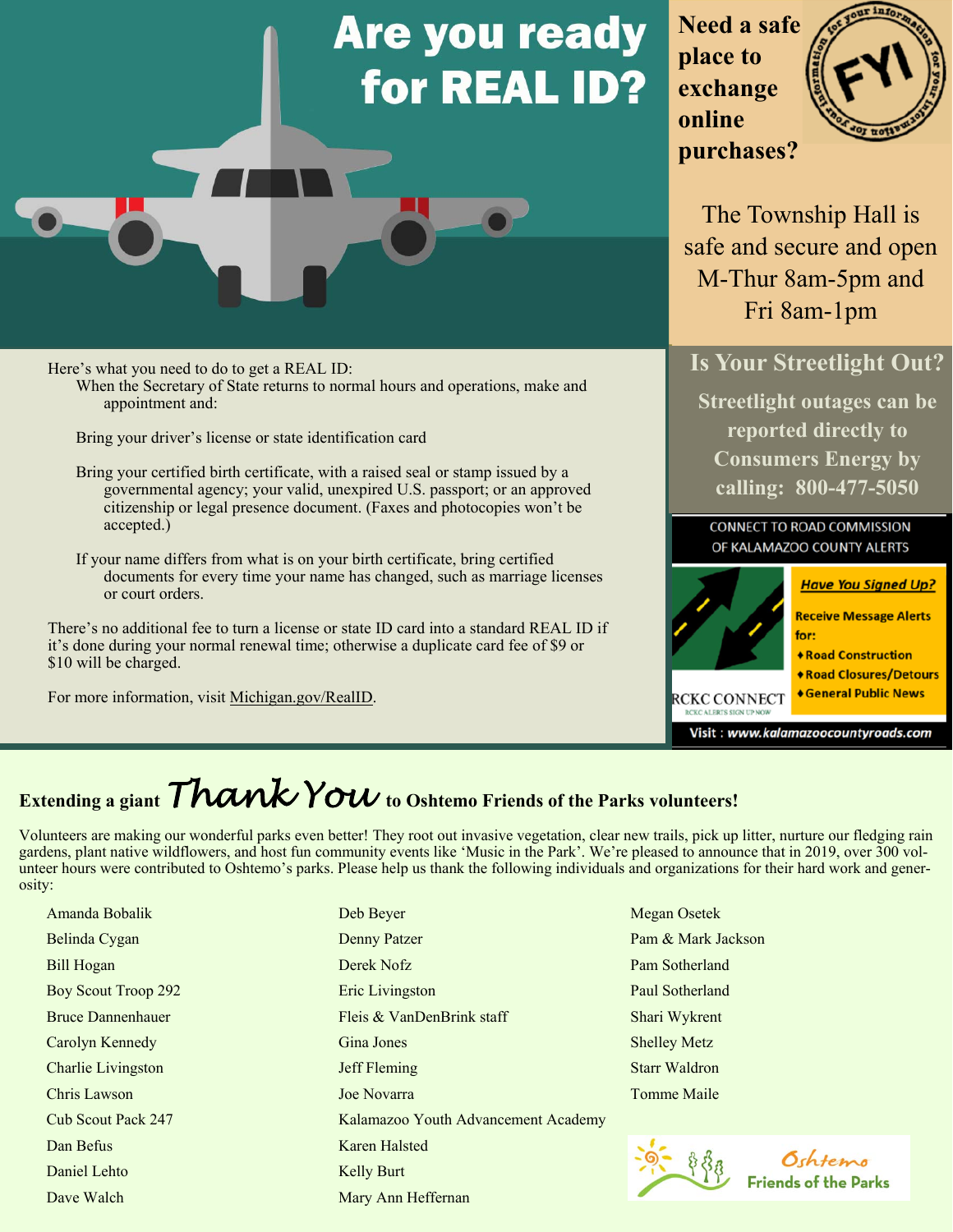# **Check out this FREE upcoming workshop co-sponsored by Oshtemo Friends of the Parks!**

### (PENDING POSSIBLE CANCELLATION DUE TO COVID-19 CONCERNS)

### **Tree Planting, Care, & Maintenance**

The Carriage Barn at Drake Farmstead Park, 927 North Drake Rd. Kalamazoo, MI 49009

Saturday April 4, 2020 from 9:00 am - 12:00 pm

Planting and caring for trees can be a challenge. Join us to discuss the best practices for tree planting and maintenance. Topics include: selecting the right type of tree for each site, soil preparation, planting, watering, and basic pruning techniques. This workshop takes place inside and outside. Dress for the weather and muddy conditions. RSVP to the Kalamazoo Conservation District (KCD) at www.kalamazooconservation.org or 269‐775‐3368.

Sponsored by the DNR, Urban and Community Forestry Program and the USDA Forest Service, State and Private Forestry Program and Oshtemo Friends of the Parks.





# Parks Fire Department

# **OFD as a State certified EMS training Center.**

Recently Oshtemo Fire Department elected to become a certified EMS Continuing Education provider through the State of Michigan's Bureau of EMS, Trauma & Preparedness. This program will allow us to conduct EMS continuing education for our licensed members without having to send them to other agencies. Previously we relied on the Kalamazoo Department of Public Safety and Portage Department of Public Safety to furnish the continuing education required to maintain individual medical licenses.

The application process required us to create a review board consisting of health care professionals from inside and outside of the organization. They also needed to develop the lesson plans for each credit that will be issued. The in-depth 89-page application took over 120 staff hours to complete. The final step was the State of Michigan's physical inspection of our facilities, documentation process and training equipment (mannequins, tools & expendable supplies). The review lasted approximately four hours with Oshtemo Fire and Rescue passing on the first attempt with no discrepancies.

## **POC Recruitment efforts.**

Our annual 2019 community recruitment for paid on-call members started in August with 35 applicants. This multi-step process is designed to identify those who will serve our community with distinction and flourish in this profession with a full understanding of its myriad of demands.

Attend orientation briefing. Ride along with on-duty crews for familiarization. Candidate Physical Ability Test (CPAT). Formal application submittal. Panel interview. Conditional offer of employment. Background investigation. Driving record check. Entry level medical physical.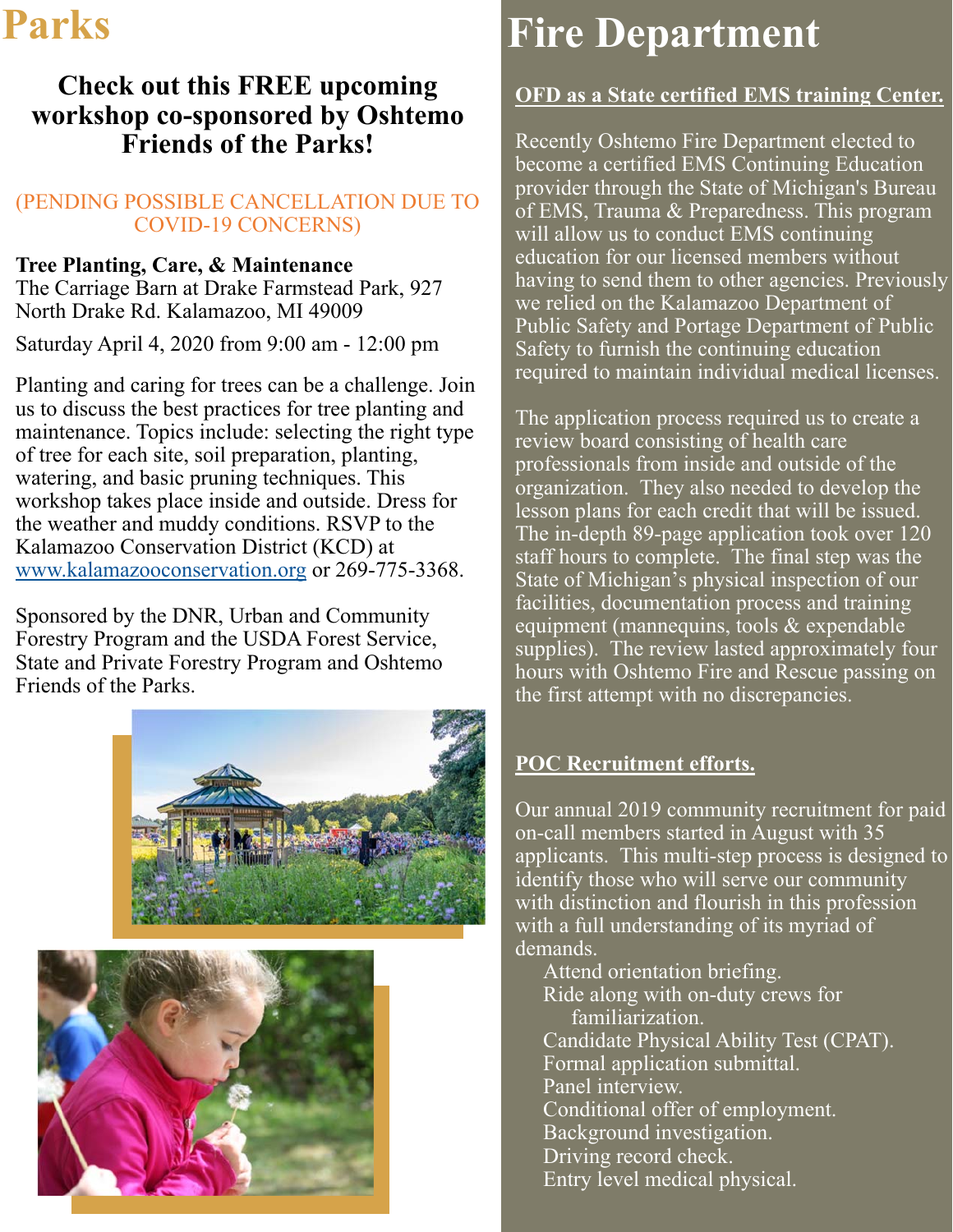# Assistance for paying heating and utility bills

**The Salvation Army:** The office is located at 1700 S. Burdick St., Kalamazoo, MI 49001, and they can provide energy bill help as well as they offer other programs. Get free food, clothing and holiday assistance as well. In most cases, a referral from DHS is needed.

The organization also has a thrift store (for clothing including school supplies), an emergency food pantry, and Pathways of Hope for long term advice. Call (269) 344-6119.

**Kalamazoo Deacons Conference:** Qualified residents can receive anywhere from \$75 to \$100 for their bills every 18 to 24 months on a first-come, first-served basis. Visit the Kalamazoo Deacons Conference, 1010 N. Westnedge Ave., Kalamazoo, MI 49007 to apply or learn more. Phone number (269) 344-7333.

**Rent assistance programs** - Residents of Kalamazoo Michigan have several different non-profit organizations and charities that they can call and apply at for emergency rental assistance. Priority is usually given to families with children, senior citizens, and the disabled, however anyone can ask for help.

# Housing Assistance Programs

**Housing Resources Inc.** is an agency that provides a variety of services to people facing eviction, as well as those who are currently homeless. They do have limited financial assistance and grants they can offer, but most of the aid they can offer is by referring people to government programs. Clients can be linked to programs for paying a security deposit, or maybe receive a short term loan for their rental expenses. The goal of Housing Resources is on rehousing the homeless and even preventing it in the first place.

Some of the other services from HRI include providing counseling, directing people to charities with funding, assist with foreclosure prevention tactics, and other similar types of support. You can call the agency at 269-382-0287.

# Free medical care for uninsured and low income

Appropriately named the **Free Clinic of Kalamazoo** (344-0044) provides free medical services for the uninsured. They offer prescription assistance, acute care, general checkups, dental screening, and access to several other health care programs.

**Family Health Center Emergency Prescription Assistance Program (**488-0813) provides emergency prescription medications (only once per year) to people who do not have this as part of their insurance plan or who can't afford their medications.

Additional centers provide medical care and savings to the underserved. Low income patients, senior citizens, disabled, and others may all stop by for advice and health services.